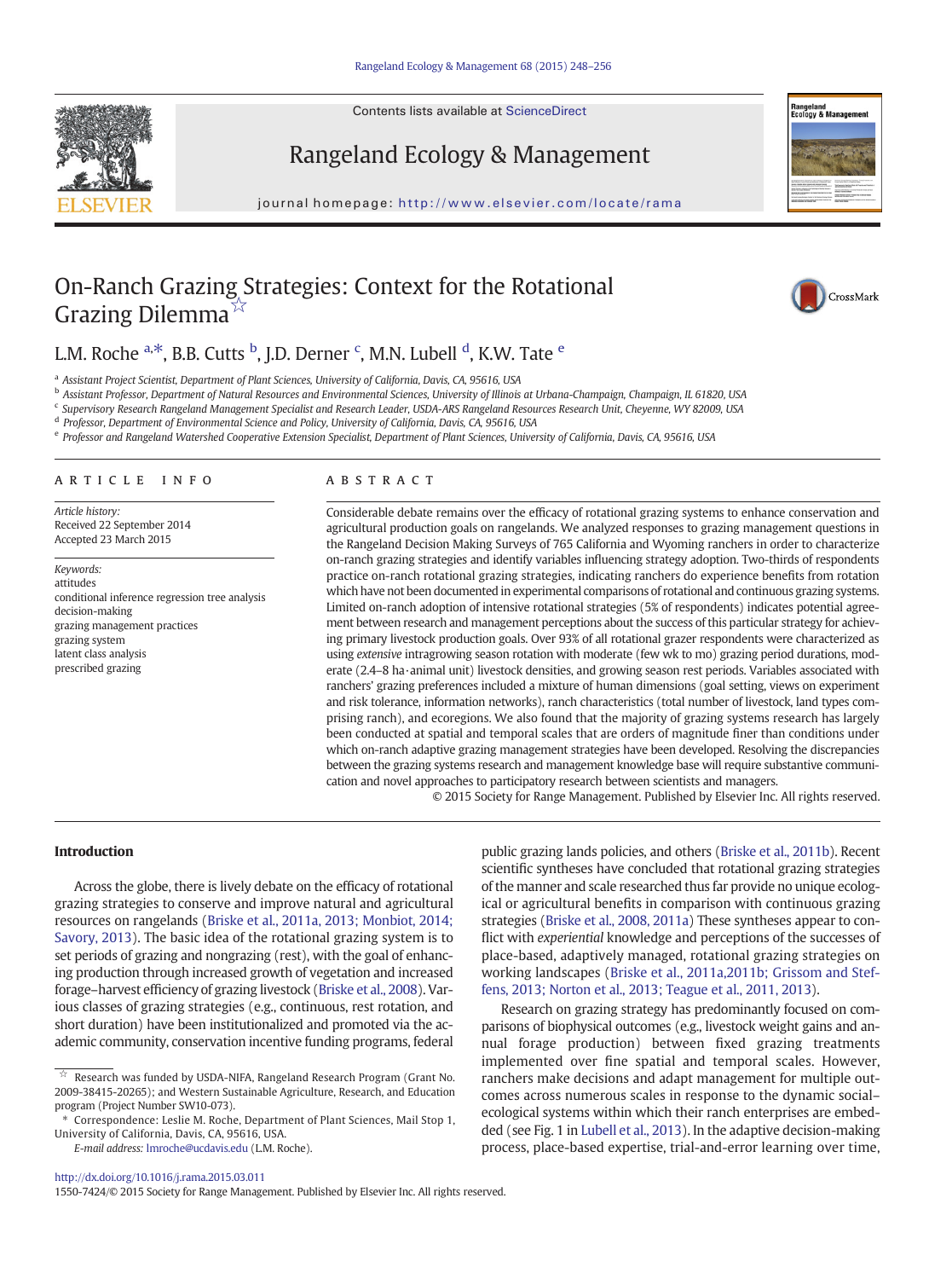<span id="page-1-0"></span>and heuristics passed through generations and local knowledge networks all function to determine agricultural strategies and perceptions of management successes or failures ([Brunson and Burritt,](#page-8-0) [2009; Didier and Brunson, 2004; Knapp and Fernandez-Gimenez,](#page-8-0) [2008, 2009; Lai and Kreuter, 2012; Lubell et al., 2011; Sorice et al.,](#page-8-0) [2012; Teague et al., 2013\)](#page-8-0).

We argue that characterizing on-ranch grazing strategies, as well as understanding the social, economic, and ecological variables driving ranchers' grazing strategy preferences, is an essential first step towards reconciling the discrepancies between experimental researchbased and experiential management-based perceptions of grazing strategy effectiveness. The fundamental questions that need to be answered in the process of resolving this dilemma require communication and collaborative research efforts between scientists and grazing managers. For example, we need to determine how the types of grazing systems studied by the research community thus far actually compare to on-ranch grazing management strategies. We also need to determine how variables such as ranchers' goal prioritization, number of livestock, local environment, and views on risk and experimentalism determine their grazing strategy preferences and perceptions of management successes and failures.

Here we build on the adaptive management decision-making framework, outlined by [Lubell et al. \(2013\)](#page-8-0), to characterize onranch grazing strategies and the variables that influence strategy adoption as steps toward 1) interpreting existing grazing systems research results in the context of actual on-ranch grazing strategies, and 2) providing guidance for new stakeholder participatory research on the effectiveness of place-based, expert-managed grazing strategies for multiple social, economic, and ecological outcomes. We use social survey methods to quantify on-ranch grazing management practices across two common rangeland agroecosystems: Wyoming, which represents perennial, summer growing season systems; and California, which represents annual, winter growing season systems. We used statistical classification of on-ranch grazing management practices to identify general grazing strategies, followed by regression analysis to examine whether ranchers' grazing strategy preferences are related to operator and operation characteristics, information sources and social networking, and personal attitudes and values variables (Fig. 1).

# Methods

# Rangeland Decision Making Survey

We included questions in the Rangeland Decision Making Surveys of California and Wyoming ranchers to better understand on-ranch grazing strategies and variables influencing their adoption. These surveys are fully described in [Kachergis et al. \(2013\)](#page-8-0) and [Lubell](#page-8-0) [et al. \(2013\)](#page-8-0). We developed these mail surveys using the membership list of the California Cattlemen's Association (CCA) and the Wyoming Stock Growers Association (WSGA). CCA and WSGA are nonprofit trade organizations serving ranchers across California and Wyoming—well representing our target sampling frame of production livestock ranchers [\(Lubell et al., 2013](#page-8-0)). The mail survey included sections on operation and operator characteristics, individual goals, management practices, information sources, and social values and perspectives. Survey questions were developed based on previous research, informational interviews with 22 ranchers, and pretesting at agricultural stakeholder meetings in both states. As discussed in [Lubell](#page-8-0) [et al. \(2013\)](#page-8-0) and [Kachergis et al. \(2013\),](#page-8-0) we used the same multicontact approach to engage ranching communities and develop awareness of the survey in both states [\(Dillman, 2007\)](#page-8-0). The California survey was delivered to 1 727 addresses in March–June 2011, and the Wyoming survey was delivered to 749 addresses in January–March 2012. The California response rate was 33% [\(Lubell et al., 2013](#page-8-0)), and the Wyoming response rate was 49% [\(Kachergis et al., 2013](#page-8-0)). There were 473 California and 292 Wyoming surveys eligible for the analyses presented in this paper; the number of responses (n) per question is noted throughout.

# Grazing Practices and Strategies

To classify on-ranch grazing strategies practiced by ranchers, we developed 5 survey questions patterned after [\(Briske et al.,](#page-8-0) [2008](#page-8-0)) to quantify the following core grazing practices: 1) number of pastures, 2) number of livestock herds, 3) duration of grazing, 4) livestock density, and 5) timing of rest from grazing. We asked respondents to describe how they applied these strategies specifically to the largest area of private rangeland (owned or leased) they managed in order to focus responses on place-based grazing strategies where



Fig. 1. Data analysis pathway followed to first characterize on-ranch grazing strategies and then associate strategy preference with rancher and ranch enterprise features.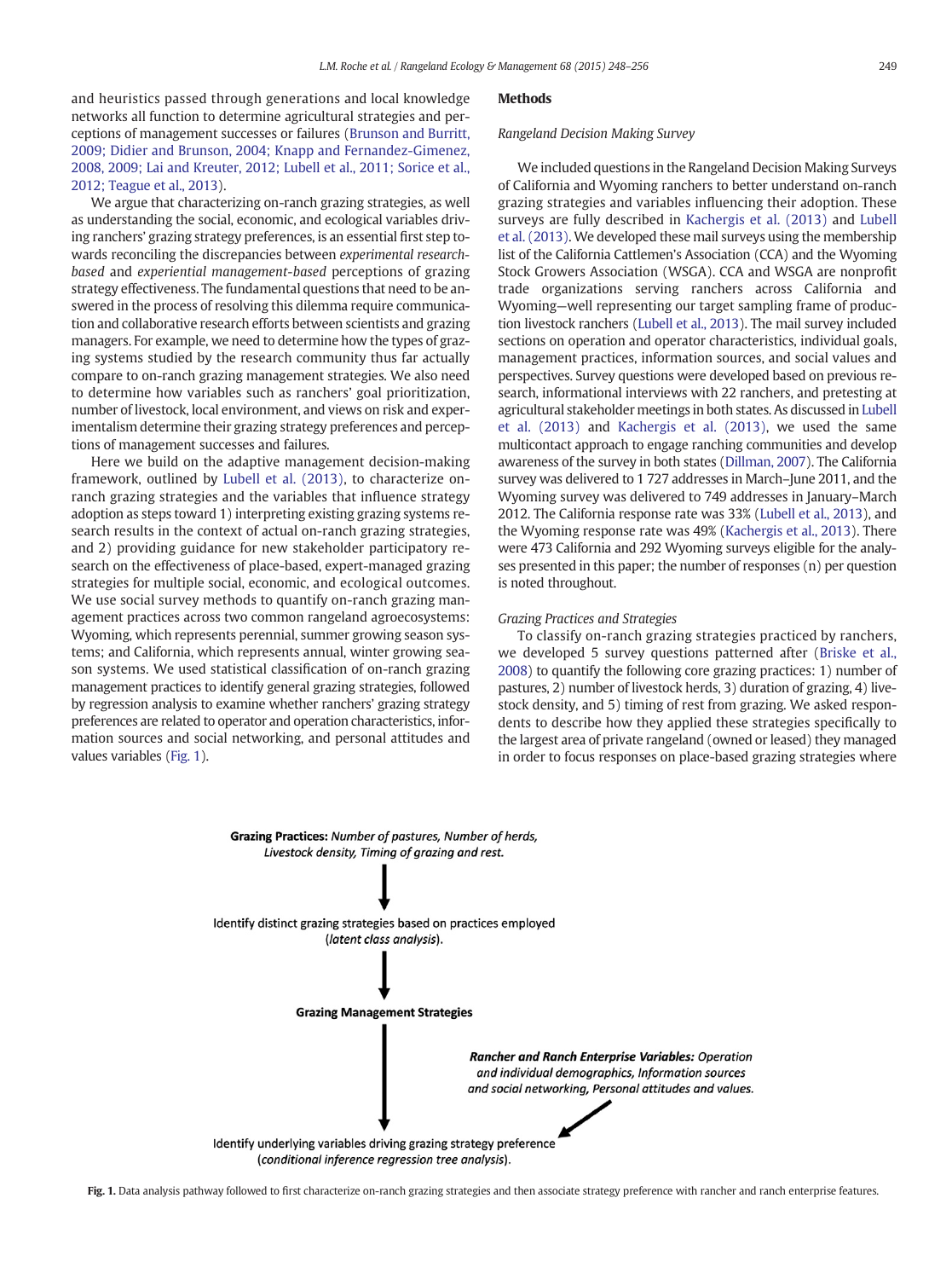<span id="page-2-0"></span>they had decision-making capacity. California and Wyoming ranches are complex enterprises comprised of multiple land types (i.e., private owned, private leased, and public leased) located across different rangeland ecosystems and climate regimes; therefore, it was necessary to have respondents focus on specific parts of their operations, given that grazing strategies might vary across parcels.

# Operation and Operator Demographics

Operation and operator characteristics are critical variables in most theories of adaptive agricultural decision making [\(Buttell and](#page-8-0) [Newby, 1980; Didier and Brunson, 2004; Gosnell et al., 2007;](#page-8-0) [Huntsinger and Fortmann, 1990; Kachergis et al., 2013, 2014; Kreuter](#page-8-0) [et al., 2004; Lubell et al., 2013](#page-8-0)). We asked questions to determine respondents' dependence on ranch income (on a 1 to 5 scale, ranging from "fully disagree" to "fully agree"), total number of livestock, generations of family working in ranching (with a range of 5 levels:  $1 =$ first-generation rancher;  $2 =$  parents were ranchers;  $3 =$  grandparents were ranchers;  $4 =$  great-grandparents were ranchers; and  $5 =$ great-great-grandparents were ranchers), and if the ranch operation included publicly leased land. Based on mailing ZIP code, we determined the U.S. Environmental Protection Agency Level III Ecoregion for each respondent (Table 1). Ecoregions broadly capture geographical similarities in resource potential and variability among ecosystems, as well as similarities in capacity to respond to disturbances such as grazing [\(Bryce et al., 1999](#page-8-0)).

#### Information Sources and Social Networking

Social networks are key in disseminating new information and facilitating adoption of innovations [\(Brodt et al., 2004; Didier](#page-8-0) [and Brunson, 2004; Farmar-Bowers and Lane, 2009; Huntsinger](#page-8-0) [and Hopkinson, 1996; Kreuter et al., 2006; Lubell and Fulton,](#page-8-0) [2008; Lubell et al., 2013; Marshall et al., 2011](#page-8-0)). Formal and informal education can affect issue awareness, which may ultimately alter the range of decisions available to an individual [\(Kurz, 2002\)](#page-8-0). The survey included numerous questions about respondents' information resources, including the extent of education received (on a 1 to 7 scale ranging from "did not graduate high school" to "advanced degree").

## Table 1

Variables hypothesized to influence individual ranchers' grazing strategy preferences. Questions were from a rangeland decision-making mail survey delivered in March− June 2011 to 1 727 producer members of the California Cattlemen's Association and in January−March 2012 to 749 producer members of the Wyoming Stock Growers Association.

| Question                                                 | Value                      |
|----------------------------------------------------------|----------------------------|
| Operation and operator demographics                      |                            |
| <b>USEPA Level III Ecoregion</b>                         | Categorical                |
| Dependence on ranch as a source of income                | $1-5$ scale <sup>1</sup>   |
| Total number of livestock                                | $0-22000$ count            |
| Number of generations ranching                           | $1 - 6$ count              |
| Operation includes publicly leased land                  | Yes/No                     |
| Information sources and social networking                |                            |
| <b>Educational level</b>                                 | $1-7$ scale <sup>2</sup>   |
| Number of good or excellent information sources          | $0-14$ count               |
| Opinion leadership                                       | $1 - 5$ scale <sup>1</sup> |
| Information sharing with other ranchers                  | $1-5$ scale <sup>1</sup>   |
| Operator personal attitudes and values                   |                            |
| Views on experimenting with new strategies/practices     | $1-5$ scale <sup>1</sup>   |
| Views on economic viability and environmental protection | $1-5$ scale <sup>1</sup>   |
| Views on risk taking                                     | $1 - 5$ scale <sup>1</sup> |
| Rank of livestock production goal                        | $1-9$ rank <sup>3</sup>    |
|                                                          |                            |

Likert-scale ranging from  $1$  = "fully disagree" to  $5$  = "fully agree".

<sup>2</sup> Scale ranges from  $1 =$  "did not graduate high school" to  $1 =$  "advanced degree". Rank among 8 other identified goals (forage production, carbon sequestration, invasive weed management, recreation, riparian/meadow health, soil health, water quality, and wildlife).

We asked respondents about the number of information sources they used and the perceived quality of each source (Table 1). Response categories for each information source were on a 1 to 4 scale that ranged from "never use" to "use and excellent quality information." Analysis was conducted on summative scales evaluating the total number of good and/or excellent sources; for example, a respondent would receive a score of 2 if they mentioned two information sources that provided good or excellent information. Social networking was measured using two separate attitude statements (based on a 5-point disagreeagree Likert scale) shown to be associated with different measures of network centrality: 1) "I share information with groups of ranchers who would not otherwise communicate with each other," and 2) "I think most ranchers in California/Wyoming consider me to be an opinion leader in the industry."

# Operator Attitudes and Values

Personal attitudes and values are often argued to shape beliefs and, ultimately, individual decisions and adoption of management goals and practices ([Brodt et al., 2004; Brunson and Burritt, 2009;](#page-8-0) [Didier and Brunson, 2004; Farmar-Bowers and Lane, 2009; Kreuter](#page-8-0) [et al., 2006; Lubell, 2007; Lubell et al., 2013; Marshall et al., 2011;](#page-8-0) [Smith et al., 2007\)](#page-8-0). We collected responses to a number of personal attitude statements, using a 1 to 5 scale that ranged from "fully disagree" to "fully agree" (Table 1). Questions were derived to assess attitudes toward experimenting with new strategies/practices, economic viability and environmental protection, and risk taking. We asked ranchers to rank specific agricultural and natural resource management goals from highest to lowest priority to quantify the relative importance respondents placed on production (e.g., livestock, forage) versus noncommodity ecosystem services (e.g., carbon sequestration, invasive weed management, recreation, riparian health, soil health, water quality, and wildlife).

# Data Analysis

Our analysis approach was to first determine, using Latent Class Analysis (LCA) ([Linzer and Lewis, 2011](#page-8-0)), the classes of grazing strategies actively practiced by ranchers based on their responses to grazing practice questions (i.e., number of pastures, number of herds, duration of grazing, livestock density, and timing of rest from grazing). After we established the grazing strategy classes via LCA, individual respondents were assigned a probability of membership, or loading, to each strategy. We then used conditional inference regression models [\(Hothorn](#page-8-0) [et al., 2006](#page-8-0)) to determine rancher and ranch enterprise characteristics; use of information sources and social networking; and personal attitudes and values driving membership probabilities for each grazing strategy [\(Fig. 1\)](#page-1-0). The basic idea behind this approach is to identify which attributes of ranchers and ranch operations are more likely to predict preference for a particular class of grazing strategy. California and Wyoming responses were analyzed independently.

# Latent Class Analysis (LCA)

To determine distinct classes of grazing strategies for each state, we employed latent class models using the poLCA package in R ([Linzer and Lewis, 2011](#page-8-0)). LCA analyzes response patterns, allowing enumeration of underlying classes and the strength of class membership for each individual respondent. Individuals were assigned to a latent class based on their predicted probability of membership. The best fit LCA was determined using the lowest Akaike Information Criteria (AIC) and Bayesian Information Criteria (BIC) [\(Linzer and](#page-8-0) [Lewis, 2011](#page-8-0)). Class memberships resulting from LCA are analogous to finger prints; each rancher develops and implements a unique grazing management strategy, yet there are identifiable patterns in these strategies among classes of ranchers.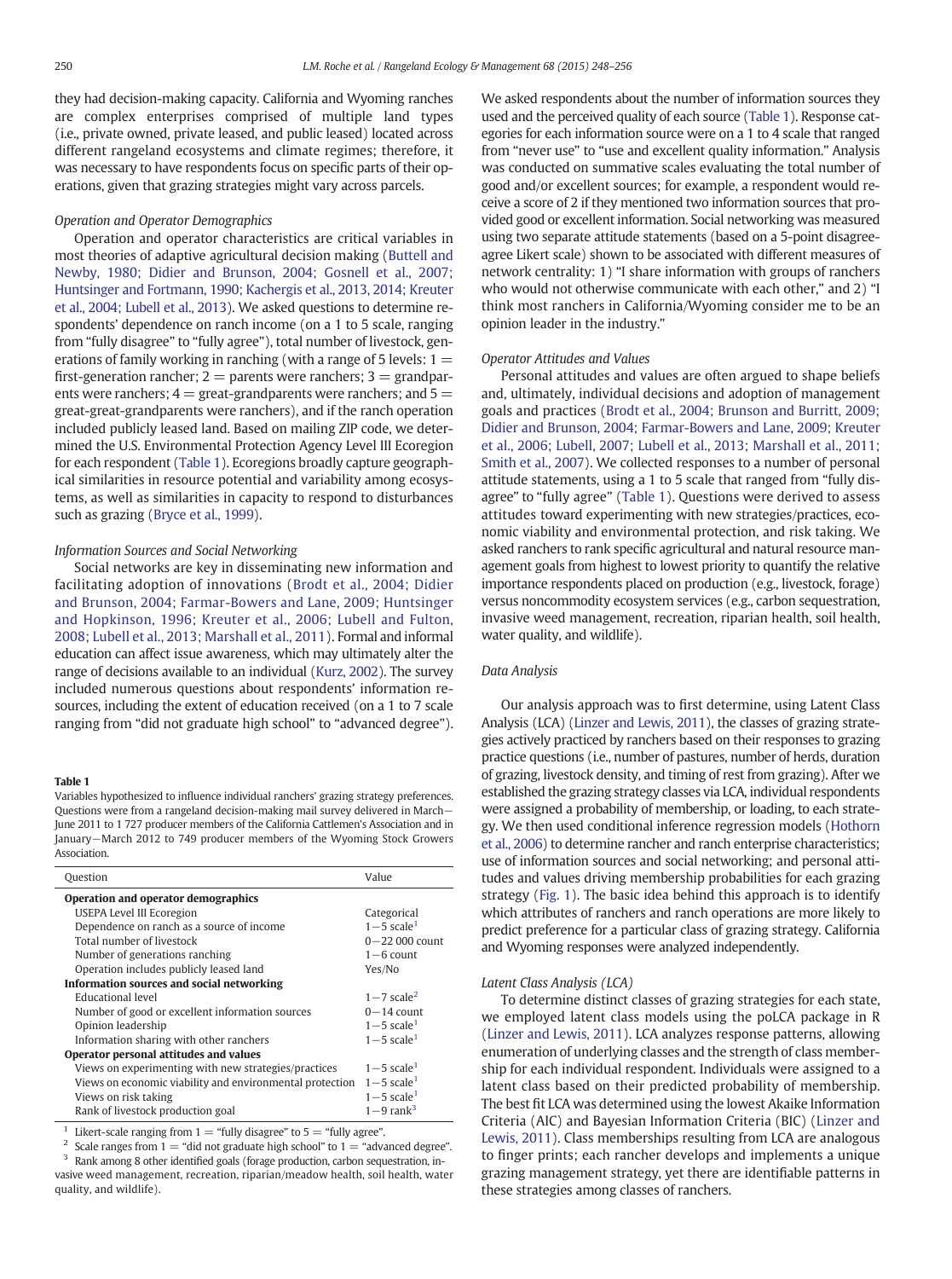# <span id="page-3-0"></span>Conditional Inference Regression Trees

We used conditional inference regression tree analysis to determine the variables [\(Table 1\)](#page-2-0) associated with rancher preference for each of the grazing strategy classes identified via LCA for California and Wyoming. We used the R statistical package extension 'party' ([Hothorn et al., 2006\)](#page-8-0) for this analysis. This analysis uses treestructured regression to identify variables likely to predict respondents' membership probabilities (continuous response variable) for each class of grazing strategy determined from the LCA analyses. This analysis accommodates nonparametric data and large numbers of candidate predictor variables, is appropriate in cases that include data collected in categorical and nominal forms, allows examination of data that potentially interact in a complicated and nonlinear fashion, and recursively partitions the overall variance to form groups of similar responses [\(Cutler et al., 2007; De'ath and Fabricius, 2000;](#page-8-0) [Herr, 2010; Hothorn et al., 2006; Strobl et al., 2009](#page-8-0)).

# Results

# Three Classes of On-Ranch Grazing Strategies Emerge for each State

#### California

Analysis of California respondents resulted in a final latent class model consisting of 3 on-ranch grazing strategies which can be described as 1) rotational (46% of respondents); 2) growing seasonlong continuous (35% of respondents); and 3) yr-long continuous (19% of respondents) (Table 2). Loadings for each grazing practice question (i.e., conditional probabilities of observing each response to each question) indicate the 3 California on-ranch grazing strategies differentiate primarily on duration of grazing and timing of rest (see bolded response probabilities in Table 2). The average class assignment probability, or degree of correspondence between predicted class membership and the characteristics of a respondent, was above 88% in all 3 classes, indicating a high quality of classification.

Respondents assigned to each class varied in terms of individual practices (Table 2). For the rotational class, individuals spanned the entire range of pasture numbers (1 to  $>$  10) and grazing durations (short to continuous throughout the year) with median responses of 6–10 pastures and moderate (a few wk at a time) grazing period durations, respectively. Responses for the timing of rest for the rotational class included all seasons—growing season rest and dormant season rest—with a median response of growing season rest and no individuals reporting no rest.

For the season-long continuous class, individuals also spanned the entire range of pasture numbers and grazing durations, but median responses were 2–5 pastures and long (several mo) grazing period durations, respectively. Timing of rest responses for the season-long continuous class included all seasons—growing season rest and dormant season rest—with a median response of dormant season rest and no individuals reporting no rest.

For the yr-long continuous class, individuals spanned the entire range of pasture numbers, with a median response of 2–5 pastures. The majority (93%) of respondents assigned to this class reported yrlong continuous grazing durations. Respondents also reported some growing season rest (35%) or no rest from grazing at all (65%).

#### Wyoming

Analysis of Wyoming respondents also resulted in a final latent class model consisting of 3 on-ranch grazing strategies which can be described as 1) rotational with few  $(\leq 5)$  pastures (53% of respondents), 2) rotational with many  $(6+)$  pastures (35% of respondents), and 3) high livestock density with short grazing duration (12% of respondents) [\(Table 3](#page-4-0)). Grazing practice loadings indicate the Wyoming on-ranch grazing strategies differentiate primarily on number of pastures, duration of grazing, and livestock density (see

Table 2

Results of latent class analysis to classify California on-ranch grazing strategies based on responses to grazing practice questions from a rangeland decision-making mail survey delivered in March−June 2011 to 1 727 producer members of the California Cattlemen's Association. For interpretation, bolded values highlight primary practice differences among classes.

|                                   |                                        | Class of Grazing Strategy <sup>2</sup> |                        |                    |
|-----------------------------------|----------------------------------------|----------------------------------------|------------------------|--------------------|
| <b>Grazing Practice Question</b>  | Proportion of Respondents <sup>1</sup> | Rotational                             | Season long continuous | Yr-long continuous |
| Number of pastures ( $n = 461$ )  |                                        |                                        |                        |                    |
| 1                                 | 7%                                     | 0.02                                   | 0.09                   | 0.15               |
| $2 - 5$                           | 48%                                    | 0.38                                   | 0.53                   | 0.62               |
| $6 - 10$                          | 24%                                    | 0.32                                   | 0.19                   | 0.13               |
| >10                               | 21%                                    | 0.27                                   | 0.18                   | 0.11               |
| Number of herds $(n = 456)$       |                                        |                                        |                        |                    |
| 1                                 | 43%                                    | 0.38                                   | 0.47                   | 0.49               |
| $2 - 5$                           | 43%                                    | 0.47                                   | 0.40                   | 0.38               |
| $6 - 10$                          | 7%                                     | 0.08                                   | 0.05                   | 0.08               |
| >10                               | 7%                                     | 0.07                                   | 0.08                   | 0.06               |
| Duration of grazing ( $n = 471$ ) |                                        |                                        |                        |                    |
| Short - A few days at a time      | 4%                                     | 0.09                                   | 0.00                   | 0.01               |
| Moderate - A few weeks at a time  | 45%                                    | 0.78                                   | 0.26                   | 0.00               |
| Long - Several months             | 28%                                    | 0.05                                   | 0.68                   | 0.09               |
| Continuous throughout year        | 23%                                    | 0.09                                   | 0.06                   | 0.90               |
| Livesotck density ( $n = 464$ )   |                                        |                                        |                        |                    |
| $<$ 5 acres/animal unit           | 23%                                    | 0.33                                   | 0.18                   | 0.11               |
| $6 - 11$ acres/animal unit        | 32%                                    | 0.25                                   | 0.44                   | 0.29               |
| $11 - 20$ acres/animal unit       | 25%                                    | 0.17                                   | 0.26                   | 0.41               |
| >20 acres/animal unit             | 20%                                    | 0.25                                   | 0.12                   | 0.20               |
| Timing of rest ( $n = 462$ )      |                                        |                                        |                        |                    |
| All seasons                       | 17%                                    | 0.32                                   | 0.02                   | 0.02               |
| During growing season             | 46%                                    | 0.63                                   | 0.30                   | 0.33               |
| During dormant season             | 25%                                    | 0.05                                   | 0.68                   | 0.00               |
| No rest                           | 12%                                    | 0.00                                   | 0.00                   | 0.65               |

Proportion of respondents selecting response to each grazing practice question.

<sup>2</sup> Conditional probabilities of observing each response under each grazing practice.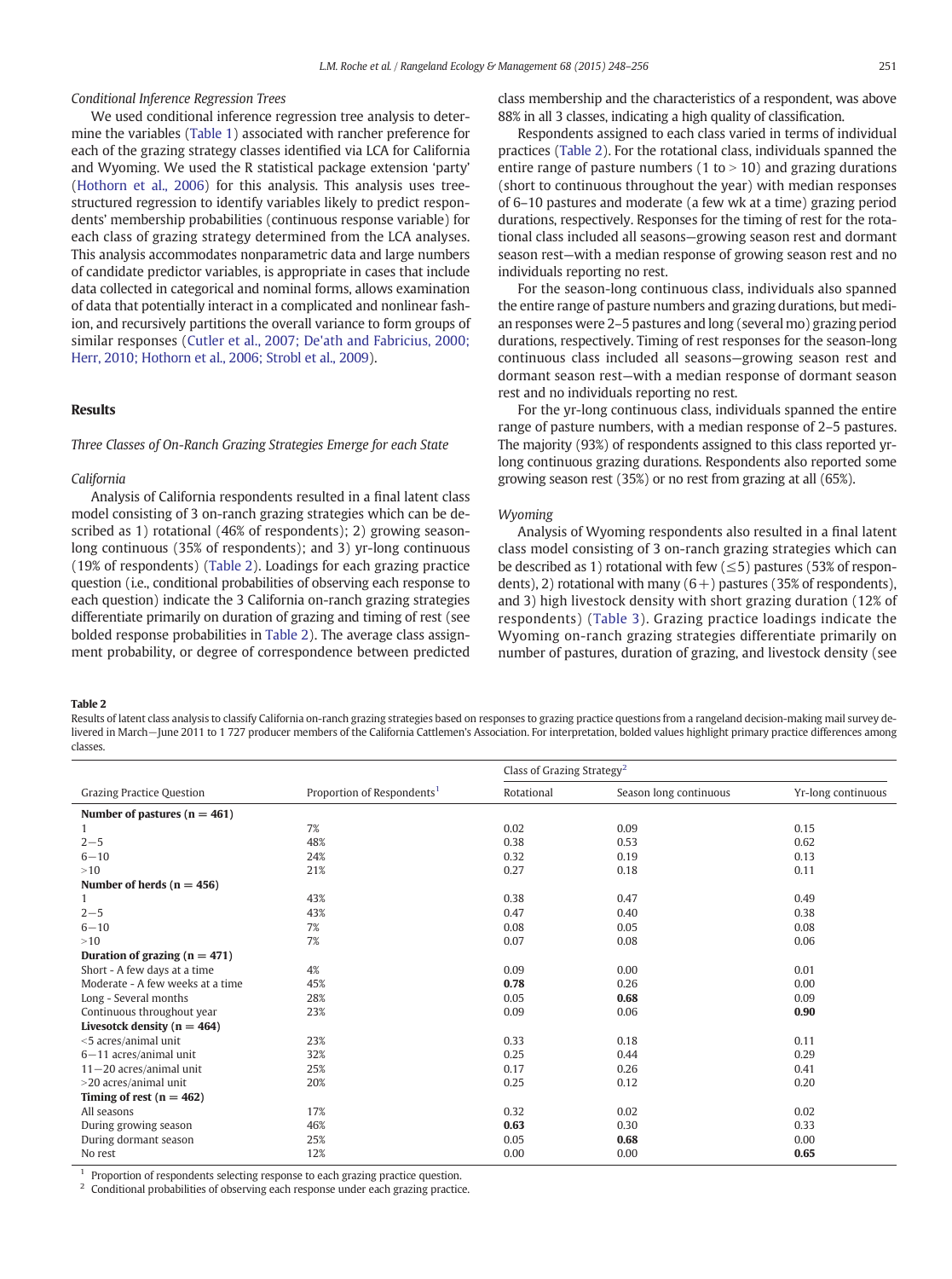# <span id="page-4-0"></span>Table 3

Results of latent class analysis to classify Wyoming on-ranch grazing strategies based on responses to grazing practice questions from a rangeland decision-making mail survey delivered in January−March 2012 to 749 producer members of the Wyoming Stock Growers Association. For interpretation, bolded values highlight primary practice differences among classes.

|                                   |                                        | Class of Grazing Strategy <sup>2</sup> |                               |                             |  |
|-----------------------------------|----------------------------------------|----------------------------------------|-------------------------------|-----------------------------|--|
| <b>Grazing Practice Question</b>  | Proportion of Respondents <sup>1</sup> | Rotational with few pastures           | Rotational with many pastures | High density short duration |  |
| Number of pastures $(n = 282)$    |                                        |                                        |                               |                             |  |
| 1                                 | 7%                                     | 0.13                                   | 0.00                          | 0.00                        |  |
| $2 - 5$                           | 38%                                    | 0.65                                   | 0.00                          | 0.13                        |  |
| $6 - 10$                          | 25%                                    | 0.18                                   | 0.40                          | 0.16                        |  |
| >10                               | 30%                                    | 0.04                                   | 0.60                          | 0.71                        |  |
| Number of herds $(n = 280)$       |                                        |                                        |                               |                             |  |
| 1                                 | 28%                                    | 0.46                                   | 0.00                          | 0.19                        |  |
| $2 - 5$                           | 56%                                    | 0.52                                   | 0.56                          | 0.74                        |  |
| $6 - 10$                          | 8%                                     | 0.00                                   | 0.24                          | 0.00                        |  |
| >10                               | 8%                                     | 0.02                                   | 0.19                          | 0.07                        |  |
| Duration of grazing ( $n = 274$ ) |                                        |                                        |                               |                             |  |
| Short - A few days at a time      | 5%                                     | 0.01                                   | 0.00                          | 0.48                        |  |
| Moderate - A few weeks at a time  | 38%                                    | 0.38                                   | 0.30                          | 0.52                        |  |
| Long - Several months             | 56%                                    | 0.59                                   | 0.70                          | 0.00                        |  |
| Continuous throughout year        | 1%                                     | 0.02                                   | 0.00                          | 0.00                        |  |
| Livesotck density ( $n = 221$ )   |                                        |                                        |                               |                             |  |
| <5 acres/animal unit              | 20%                                    | 0.14                                   | 0.06                          | 0.50                        |  |
| $6 - 11$ acres/animal unit        | 29%                                    | 0.23                                   | 0.16                          | 0.38                        |  |
| $11 - 20$ acres/animal unit       | 25%                                    | 0.17                                   | 0.29                          | 0.05                        |  |
| >20 acres/animal unit             | 26%                                    | 0.45                                   | 0.48                          | 0.07                        |  |
| Timing of rest ( $n = 269$ )      |                                        |                                        |                               |                             |  |
| All seasons                       | 32%                                    | 0.19                                   | 0.44                          | 0.59                        |  |
| During growing season             | 53%                                    | 0.59                                   | 0.47                          | 0.41                        |  |
| During dormant season             | 14%                                    | 0.20                                   | 0.09                          | 0.00                        |  |
| No rest                           | 1%                                     | 0.02                                   | 0.00                          | 0.00                        |  |

<sup>1</sup> Proportion of respondents selecting response to each grazing practice question.<br> $\frac{2}{3}$  Conditional probabilities of observing oach response under oach grazing practice

<sup>2</sup> Conditional probabilities of observing each response under each grazing practice.

bold response probabilities in Table 3). Similarities in livestock density and grazing duration between rotational grazing with few (2 980 ha) and many (9 477 ha) pastures and differences in ranch size and total livestock numbers (few pastures  $=$  573 head, many pastures  $= 1$  309 head) indicate this division is driven by operation size (Tables 3 and 4). The average class assignment probability was above 84% in all three classes, indicating a high quality of classification.

Respondents assigned to each class varied in terms of individual practices (Table 3). For the rotational with few pastures class, individuals spanned the entire range of pasture numbers (1 to  $>$  10), grazing duration (short to continuous throughout yr), and livestock densities, with median responses of 2–5 pastures, long (several mo) grazing period durations, and 11–20 acres·animal unit, respectively. Timing of rest responses for this class spanned all categories (all seasons, growing season rest, dormant season rest, and no rest) with a median response of growing season rest.

For the rotational with many pastures class, all individuals used at least 6 pastures, with 59% using more than 10 pastures. The majority (74%) of respondents assigned to this class reported long (several mo) grazing durations, and the remaining 26% reported moderate

(few wk) grazing durations. Livestock density responses spanned all categories, with a median response of 11–20 acres·animal unit. Timing of rest responses for the rotational with many pastures class included all seasons, growing season rest, and dormant season rest with a median response of growing season rest and no individuals reporting no rest.

For the high density short duration class, respondents reported 2 or more pastures, with 79% of respondents using more than 10 pastures. Fifty-three percent of respondents assigned to this class reported short (few days) grazing durations, and the remaining 47% reported moderate (few wk) grazing durations. Livestock density responses spanned all categories, with a median response of  $<$  5 acres·animal unit. Respondents assigned to this class reported some rest during all seasons (59%) or growing season rest only (41%).

# Variables Linked to Ranchers' Grazing Strategy Preference

### California

Three conditional inference regression trees [\(Fig. 2A](#page-5-0)−C)—one tree for each of the three on-ranch grazing strategies classified by latent class analysis ([Table 2](#page-3-0))—resulted from analysis of California re-

# Table 4

Characteristics of ranchers and ranches assigned to grazing strategies emergent for California and Wyoming based on latent class analysis of grazing practice questions in a rangeland decision-making mail survey delivered in March−June 2011 to 1727 producer members of the California Cattlemen's Association and in January−March 2012 to 749 producer members of the Wyoming Stock Growers Association.

| State      | Strategy                                | Percent of Respondents<br>Assigned | Mean Total Number<br>of Livestock | Mean Total Private Hectares<br>in Ranch Enterprise | Mean Total Hectares<br>in Ranch Enterprise |
|------------|-----------------------------------------|------------------------------------|-----------------------------------|----------------------------------------------------|--------------------------------------------|
| California | Rotational                              | 46                                 | 636                               | 7507                                               | 19 574                                     |
|            | Season-long continuous                  | 35                                 | 949                               | 5992                                               | 43 480                                     |
|            | Yr-long continuous                      | 19                                 | 219                               | 3 1 8 4                                            | 3861                                       |
| Wyoming    | Rotational with few pastures $(\leq 5)$ | 53                                 | 573                               | 7364                                               | 23 775                                     |
|            | Rotational with many pastures $(6+)$    | 35                                 | 1 3 0 9                           | 23 417                                             | 39 787                                     |
|            | High-density short duration             |                                    | 949                               | 13911                                              | 32 3 16                                    |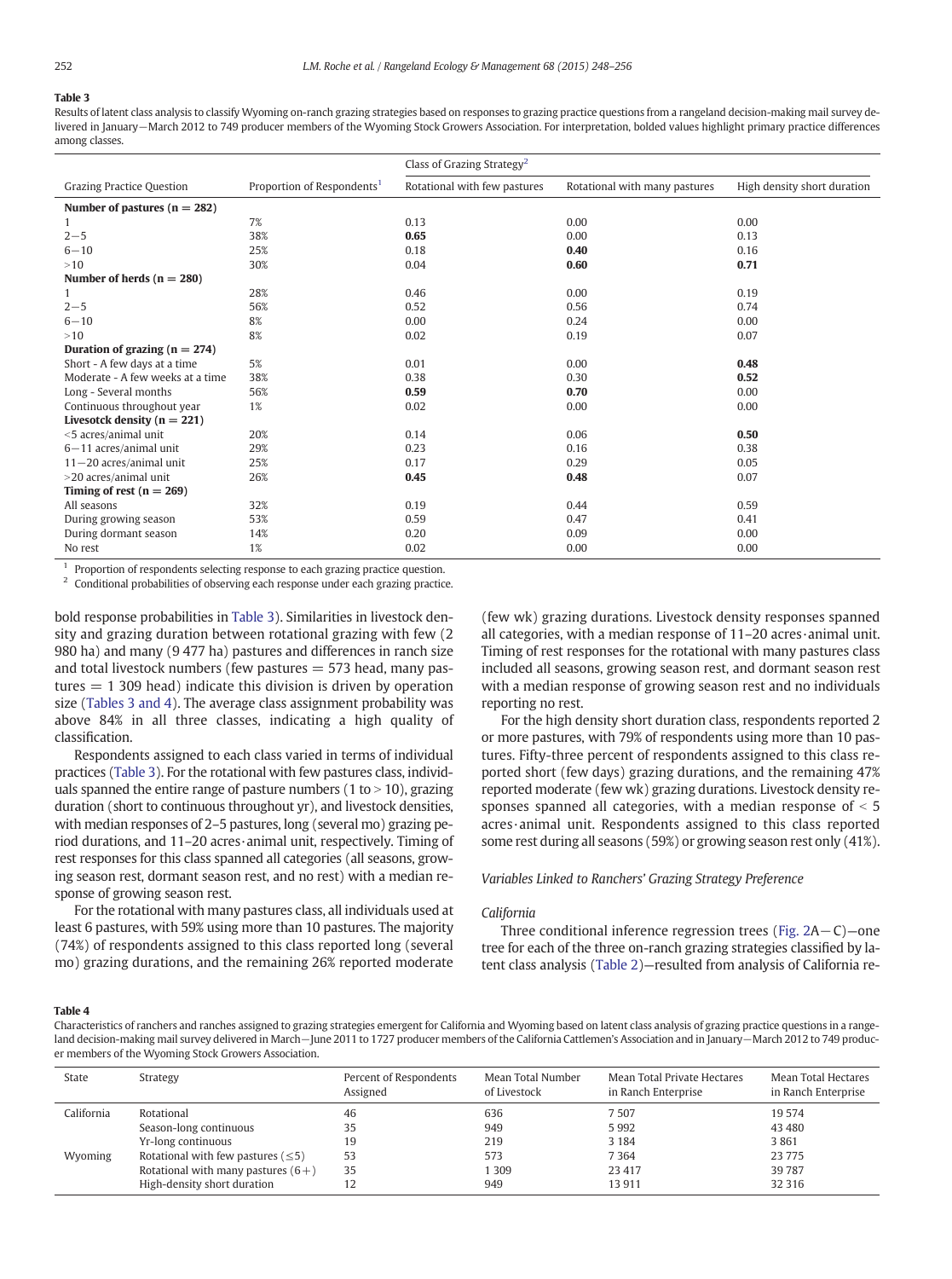<span id="page-5-0"></span>

Fig. 2. Conditional inference tree models for A, rotational, B, season long continuous, and C, yr-long continuous grazing strategies identified in latent class analysis (LCA) for California rancher survey data. The conditional inference regression models explain variation in respondents'  $(n = 473)$  membership probabilities acquired from LCA. Bolded values are predicted mean probabilities of respondents with the preceding characteristics adopting each strategy. Respondents were surveyed between March−June 2011, and were producer members of the California Cattlemen's Association. All splits are statistically significant at the  $P < 0.05$  level.

sponses. The conditional inference tree for the rotational grazing strategy contained three significant splits ( $P < 0.05$ ) producing four terminal nodes (Fig. 2A). The first split partitioned respondents based on agreement with the attitude statement, "I like to experiment with new ways of doing things." Respondents neutral or disagreeing with this statement were least likely to adopt a rotational grazing strategy (probability of adopting = 0.32; Fig. 2A). Among the self-reported experimenters, those that did not rank livestock production as their first goal had the highest probability (0.63) of adopting rotation. Of the remaining experimenters who did list livestock production as their first goal, those identifying more than seven "good" or "excellent"

information sources were more likely (0.60) to adopt a rotational grazing strategy than those identifying seven or fewer "good" or "excellent" information sources (probability of adopting  $= 0.43$ ) (Fig. 2A).

The conditional inference tree for the season-long continuous grazing strategy also contained three significant splits ( $P < 0.05$ ) producing four terminal nodes (Fig. 2B). The first split partitioned respondents based on agreement with the attitude statement, "I like to experiment with new ways of doing things." Respondents neutral or disagreeing with this statement had a 0.43 probability of adopting a season-long continuous grazing strategy (Fig. 2B). Among the selfreported experimenters, those who did not rank livestock production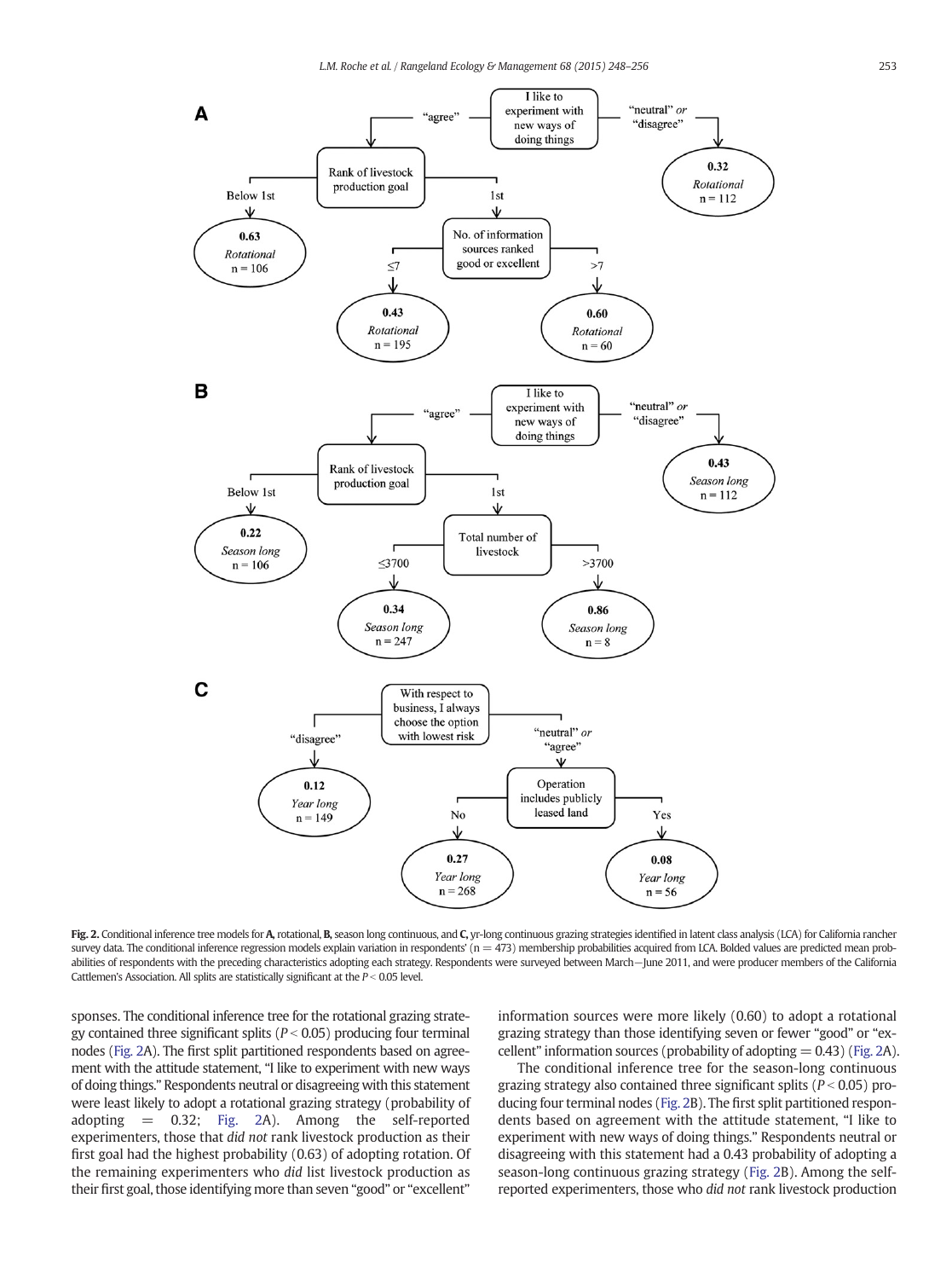<span id="page-6-0"></span>

Fig. 3. Conditional inference tree models for A, rotational with few pastures, B, rotational with many pastures, and C, high-density, short-duration grazing strategies identified in latent class analysis (LCA) for Wyoming rancher survey data. The conditional inference regression models explain variation in respondents' (n = 292) membership probabilities acquired from LCA. Bolded values are predicted mean probabilities of respondents with the preceding characteristics adopting each strategy. Respondents were surveyed between January−March 2012, and were producer members of the Wyoming Stock Growers Association. All splits are statistically significant at the P < 0.05 level.

as their first goal had the lowest probability (0.22) of adopting the season-long continuous grazing strategy. Experimenters who ranked livestock production as their first goal and reported more than 3 700 head of livestock were the most likely (0.86) to adopt a season-long continuous grazing strategy ([Fig. 2](#page-5-0)B).

The conditional inference tree for the yr-long continuous grazing strategy produced two significant splits ( $P < 0.05$ ) and three terminal nodes [\(Fig. 2C](#page-5-0)). The first split partitioned respondents based on their agreement with the attitude statement, "With respect to business, I always choose the option with the lowest risk." Respondents disagreeing with this statement had a 0.12 probability of adopting a year-long continuous grazing strategy [\(Fig. 2C](#page-5-0)). Among ranchers neutral or agreeing with this statement, those whose ranch enterprise

did not include publicly leased land were the most likely (0.27) to adopt year-long continuous grazing strategy, and those whose ranch enterprise did include publicly leased land were the least likely (0.08) to adopt year-long continuous grazing strategy [\(Fig. 2](#page-5-0)C).

# Wyoming

Three conditional inference regression trees (Fig. 3A−C)—one tree for each of the three on-ranch grazing strategies classified by latent class analysis [\(Table 3](#page-4-0))—also resulted from analysis of Wyoming responses. The conditional inference tree for the rotational grazing with few pastures ( $\leq$ 5) strategy contained three significant splits  $(P < 0.05)$  producing four terminal nodes (Fig. 3A). The first split partitioned respondents based on number of livestock. Respondents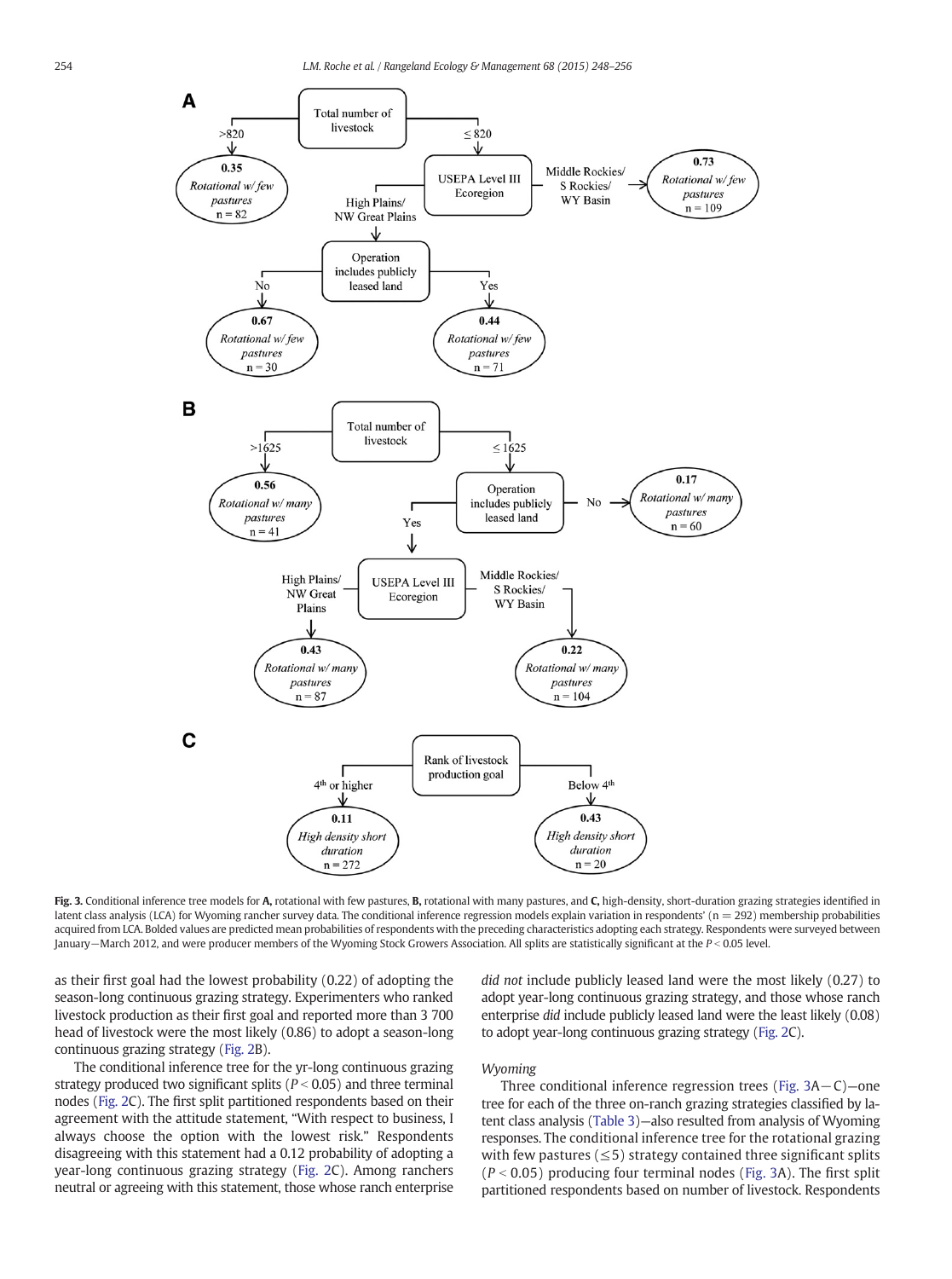with 820 or fewer livestock whose ranches were located in the Middle Rockies, Southern Rockies, or Wyoming Basin ecoregions were the most likely (0.73) to adopt the rotational grazing with few pastures grazing strategy. Ranchers with 820 or fewer livestock who were located in the High Plains or Northwest Great Plains and did not have access to publicly leased lands were the second most likely (0.67) to adopt this strategy. Ranchers with 820 or fewer livestock who were located in the High Plains or Northwest Great Plains and had access to publicly leased lands had a lower probability of adoption (0.44). Ranchers with more than 820 livestock had the lowest probability of adoption (0.35) ([Fig. 3](#page-6-0)A).

The conditional inference tree for the rotational grazing with many pastures  $(6+)$  strategy contained three significant splits  $(P < 0.05)$ producing four terminal nodes [\(Fig. 3B](#page-6-0)). The first split partitioned respondents based on number of livestock. Respondents with more than 1 625 head of livestock were the most likely (0.56) to adopt this strategy. Respondents with 1 625 or fewer livestock whose operations included publicly leased land and were located in the High Plains or Northwest Great Plains ecoregions were the second most likely (0.43) to adopt the rotational grazing with many pastures strategy. Respondents with 1 625 or fewer livestock whose operations included publicly leased land and were located in the Middle Rockies, Southern Rockies, or Wyoming Basin ecoregions were less likely to adopt this strategy (probability of adoption  $= 0.22$ ). Respondents with 1 625 or fewer livestock whose operations did not include publicly leased land had the lowest probability of adoption (0.17) [\(Fig. 3](#page-6-0)B).

The conditional inference tree for the high density short duration grazing strategy contained only one significant split ( $P < 0.05$ ) producing two terminal nodes [\(Fig. 3C](#page-6-0)). Ranchers ranking livestock production below fourth place (among nine goals) were the most likely (0.43) to adopt the high density short duration grazing strategy. Ranchers ranking livestock production fourth place or higher were the least likely (0.11) to adopt this emergent intensive rotational grazing strategy [\(Fig. 3](#page-6-0)C).

## Discussion

Our results provide strong empirical evidence supporting the theorized origin, persistence, and resolution of the grazing systems dilemma as introduced by [Briske et al. \(2008; 2011a; 2011b\)](#page-8-0). Twothirds of 765 ranchers responding from across two western states and 15 ecoregions reported on-ranch use of rotational grazing strategies. This adoption rate confirms that ranchers do perceive social, economic, and/or ecological benefits which have not been documented in scientific comparisons of rotational and continuous grazing systems [\(Briske et al., 2011a; Grissom and Steffens, 2013; Teague et al.,](#page-8-0) [2011, 2013](#page-8-0)).

However, only 5% of respondents used intensive rotational grazing on rangelands, and no classes of intensive rotational grazing strategies emerged for California. [Briske et al. \(2011a\)](#page-8-0) reported that almost 50% of scientific grazing system comparisons focused on intensive rotational versus continuous grazing strategies. Our results indicate that the primary focus of ranchers (62% of all respondents and more than 93% of all rotational grazers) is on extensive intragrowing season rotational strategies with moderate (a few wk to mo) grazing period durations, moderate (2.4–8 ha·animal unit) livestock densities, and growing season rest periods. Furthermore, we identified an intergrowing season rotational strategy in California, in which pastures are predominantly grazed throughout the growing season and rested during the dormant season (e.g., when cattle are moved in a seasonal cycle from lowelevation, winter-grazed annual grasslands to high-elevation, summergrazed pastures). These results suggest that development of research efforts on integrated social, economic, and ecological aspects of extensive rotational strategies would be relevant to working ranches. The limited on-ranch adoption of intensive rotational strategies also indicates that considerable agreement – not debate – exists between experiential and experimental perceptions about the success of this particular strategy for achieving primary livestock production goals.

As found by others, ranchers' grazing management decisions were predicted by a combination of social, economic, and ecological variables [\(Coppock and Birkenfeld, 1999; Didier](#page-8-0) and Brunson, 2004; Jakoby et al., [2014; Kachergis et al., 2013, 2014\)](#page-8-0). Significant variables spanned scales from the individual human dimension (goal setting, experimentation, risk tolerance, information network), to the ranch enterprise (total number of livestock, land types comprising ranch), to the ecoregion in which the ranch was located [\(Figs. 2 and 3\)](#page-5-0). Most of these variables and the adaptive management decision making framework they comprise [\(Lubell et al., 2013\)](#page-8-0) have not been well integrated into grazing system experiments in terms of experimental design; treatment selection, implementation, and adaptation; or selection of diverse metrics for comparisons of grazing system effectiveness. This could lead to mismatched value assessments and seemingly polar perceptions of successes versus failures (i.e., the grazing systems dilemma). For example, Wyoming ranchers who ranked livestock production below fourth place (out of nine) had the greatest probability of adopting intensive rotational grazing [\(Fig. 3C](#page-6-0)). Ranchers adopting this strategy are likely making decisions to meet alternative ecosystem service goals (e.g., forage production, soil health), and their perceptions of success are not based on the traditional livestock production metrics that the scientific community commonly uses to compare grazing systems.

Grazing systems research has largely been conducted at spatial and temporal scales that are orders of magnitude finer than conditions under which on-ranch adaptive grazing management strategies have been developed. For example, median pasture area, overall study area, and study duration for the research-based comparisons referenced by [Briske et al. \(2011a\)](#page-8-0) were 12.7 ha, 60 ha, and 5 yr, respectively. Median grazing area reported by our rancher respondents was 931 and 4 220 ha in California and Wyoming, respectively. Over 70% of respondents had three or more family generations of experience in ranching, and had a median age of more than 60 yr. Therefore, it is not surprising that there are discrepancies in results between onranch and experimental grazing systems when attempting to translate between orders of magnitude of temporal and spatial complexity [\(Briske et al., 2008; Jacobo et al., 2006; Teague et al., 2011, 2013](#page-8-0)).

Also key is understanding the larger context of ranch enterprises, including the structural features, resource options and capacity, and the policy and agro-ecological landscape. As an example, public lands play a critical role in shaping rancher decision-making on private rangelands [\(Brunson and Huntsinger, 2008; Gentner and Tanaka,](#page-8-0) [2002](#page-8-0)). In our survey, 77% ( $n = 277$ ) of Wyoming respondents and  $20\%$  (n = 461) of California respondents used publicly leased lands within their ranching operations, which significantly affected rancher grazing strategy preferences [\(Figs. 2 and 3\)](#page-5-0). In both Wyoming and California, the number of livestock-grazing federal forests and rangelands has drastically declined: for the period from 2000 to 2013, Wyoming and California have experienced 52% and 28% reductions in animal unit months, respectively [\(USFS, 2013](#page-8-0)). These and other changing parameters of rangeland social-ecological systems clearly demand further research on critical linkages among social, economic, and ecological factors that drive decision-making. This work highlights important questions for future research, including socio-economic linkages between public and private land management decision making and the economic and ecological significance of enterprise components (e.g., private lands, public leases, and diverse ecoregions) to on-ranch grazing management.

# Implications

We found that ranchers do adopt and value rotational grazing strategies, in spite of limited scientific support for the benefits of